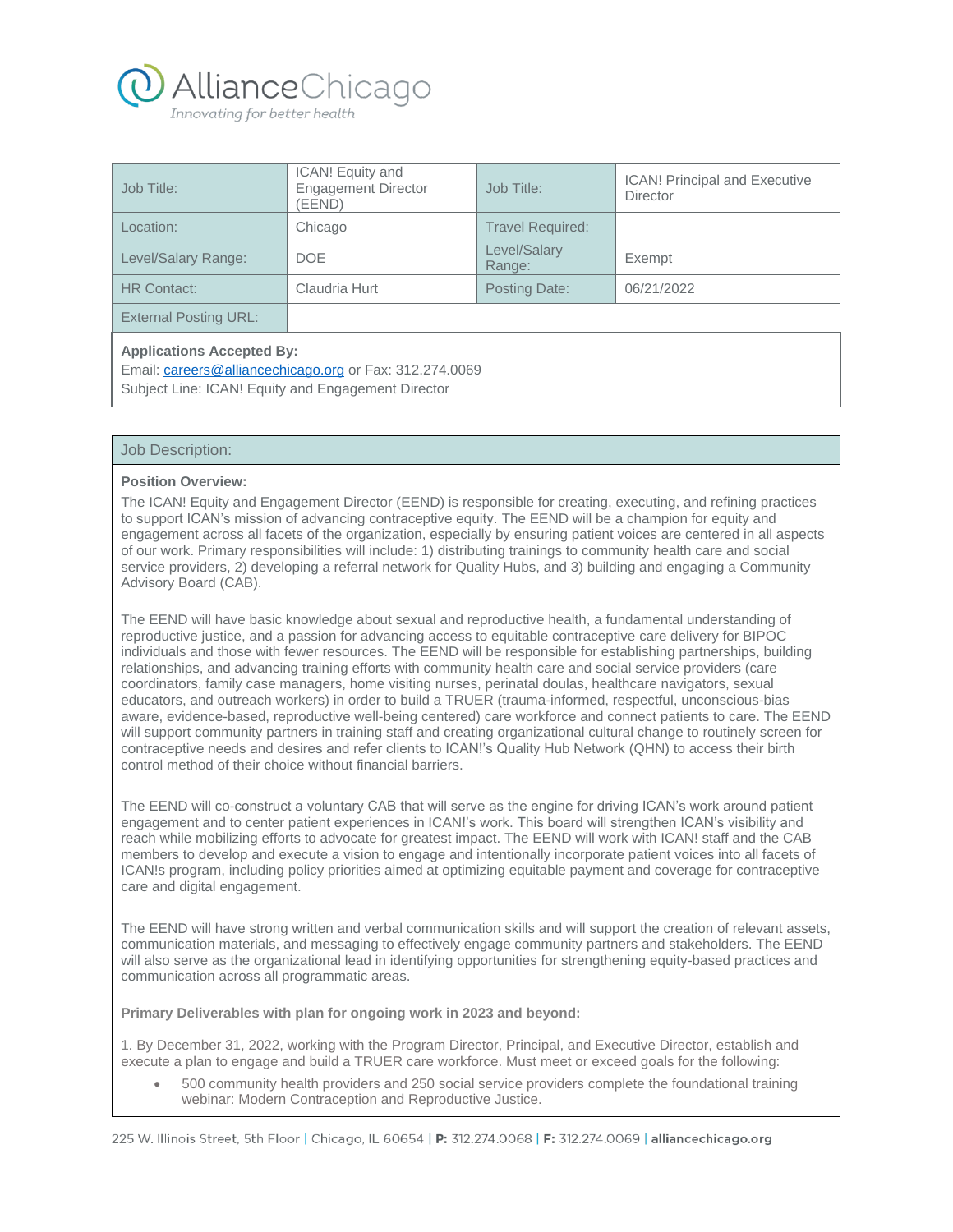• 180 referrals made to ICAN! Quality Hub Network via the Connect2Care form within ICAN!s digital platform.

2. Upon 1 month of hire, working with the Program Director and Community Engagement Advisor, create and launch a plan to amplify the voices of those ICAN! is most invested in serving. Plan must include:

- Centering the voices of patients being served at community health centers, including through robust CAB engagement.
- Working to strengthen ICAN!s visibility through informing social media and digital platform messaging development that is grounded in and responsive to the lived experiences of BIPOC and those with fewer resources.
- Strengthening policy efforts by engaging and elevating community voices to advance ICAN!s policy priorities to ensure equitable coverage of and payment for contraception.
- Measurable KPIs aligned with ICAN!'s impact objectives.

3. By December 31, 2022, build and engage a CAB ensuring:

- Recruitment and active engagement of 12-16 CAB members who are reflective of the patients being served at community health centers
- CAB members are working to strengthen ICAN! visibility
- CAB feedback is incorporated into ICAN!'s program

### **Education:**

• Bachelor's Degree with 5+ years of experience in public health, relationship management, community engagement, or DEI work.

### **Other Requirements**:

- Strong communicator, both written and verbal, with effective presentation and public speaking skills required.
- Ability to think creatively to identify opportunities to connect ICAN!'s mission, vision, and goals to the current cultural moment, supporting engagement and discourse around advancing contraceptive equity.
- Demonstrated ability to work independently and finds fulfillment working in an innovative and unknown space with a lean team.
- Excellent interpersonal skills with a focus on inclusivity, customer service and professional conduct.
- High proficiency with virtual working and meeting platforms and comfort in using Microsoft Office Professional products (i.e., Teams, Outlook, Excel, Word, and PowerPoint)
- Self-starter with the ability to multi-task and work on simultaneous projects with little lead time.

## **Working Conditions:**

- General office setting, extensive telephone and desk work at computer terminal
- May be required to lift, carry, bend, reach and stand with parcels up to 25 lbs.
- Will work in a close multidisciplinary team environment
- May interface with clients in various settings and may be working during on-site visits in clinical environments where medical equipment, chemicals and where communicable diseases and certain pathogens are present.

## **ORGANIZATIONAL OVERVIEW:**

Founded by four partner Community Health Centers in 1997, AllianceChicago's three core areas of focus are Health Care Collaboration, Health Information Technology, and Health Research & Education. AllianceChicago supports the use of HIT to improve quality, efficiency, and access to services in a national network of community Safety Net health care organizations. The mission of AllianceChicago is to improve personal, community, and public health through innovative collaboration.

**ADA Statement:** The Americans with Disabilities Act prohibits discrimination and ensures equal opportunity for persons with disabilities in employment, state and local government services, public accommodations, commercial facilities, and transportation. It also mandates the establishment of TDD/telephone relay services.